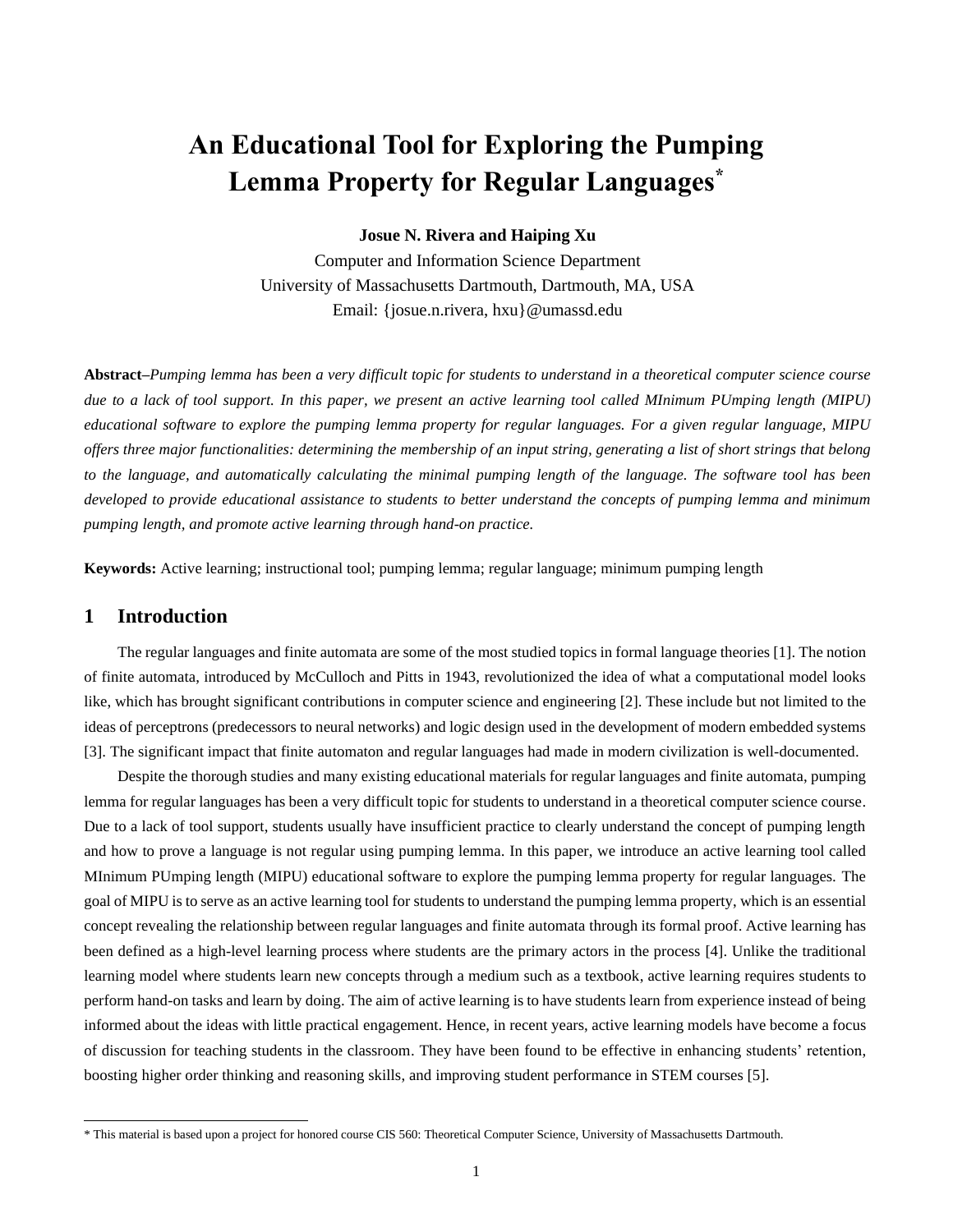As an intriguing property of regular languages, the pumping lemma allows one to prove a language is not regular by showing the language does notsatisfy the pumping lemma property. Such a proof requires one to clearly understand the concept of pumping length, how a string can be split into substrings in accordance with the property, and how it can be pumped. With MIPU, we attempt to provide three major features that contribute to the overall understanding of the pumping lemma and the concept of minimum pumping length. First, the software assists in verifying if a string belongs to a regular language described by a regular expression. By converting a regular expression into a finite automaton, we can determine if a string is a member of a given regular language. Second, the software can generate a list of short strings of a regular language. As a regular expression defines the pattern of a regular language, by generating the short strings, students can gain a better understanding of the language. Lastly, this tool can automatically calculate the minimum pumping length of a regular language and demonstrate how a given string belonging to the regular language can be split into three substrings that satisfy the pumping lemma property.

# **2 Related Work**

With the advance of powerful personal computers and the Internet, access to educational tools become much closer within reach than in any other time in history. Gradually, educational tools have become widely available online that help to explain many advanced topics in a variety of fields. With the rise, there has been an increasing number of active learning applications that focus on aiding STEM education – a critical subject to teach in our modern lives. Computer science education is particularly crucial due to the numerous influential advancements that have emerged from the field. Thus, it is not wonder that many of these applications introduced are directed towards enhancing the experience of learning complex topics in the areas of study.

It has been proven that active learning can strengthen the experience of STEM students in the classroom [5]. A research performed by Kim and her colleagues in 2012 elaborated on and described the effects that active learning modules may have in enhancing students' critical thinking [6]. Their study had two goals: to examine the levels of critical thinking exhibited in individual reports over the semester, and to explore the effect of active learning on undergraduate students' critical thinking. With the goals in mind, they focused on designing appropriate strategies to foster innovation in an undergraduate general science course. Their team used the strategies to support students in engaging in hand-on practice by providing the learning environments that required the use of scientific knowledge in solving real-life problems. The designs included support of cognitive process such as scaffolding strategies and tools for building a knowledge pool. The modules presented to the students to evaluate critical thinking dealt with the understanding of evacuation plans for hurricanes and authentic problems associated with global warming. The study showed that the active learning strategies had been helpful to promote students' critical thinking. In recent years, there has been a push to bring effective active learning tools and strategies into the classroom to enhance the learning process of students. This trend has greatly motivated our research in developing effective tools to support active learning in computer science.

The use of educational tools in computer science classrooms has seen a significant emergence. Computer science is now an integral part in the society that we live in for the role that it plays in many crucial aspects of it. In a recent paper, Wang from the University of Toledo tackled the integration of educational tools in computer science courses [7]. He presented multiple modern software tools to assist with various subjects in a database course. He first introduced different components in a typical database course, such as Entity Relation (ER) diagram and MySQL. Then he introduced existing support tools that make the various component more interactive and easier to learn. The results of implementing these strategies in his online database course was an increase in the visual appeal of the taught contents along with a significant jump in the average grade of the class in various subjects. While his research was intended to be applied to online courses, the principles learned can be easily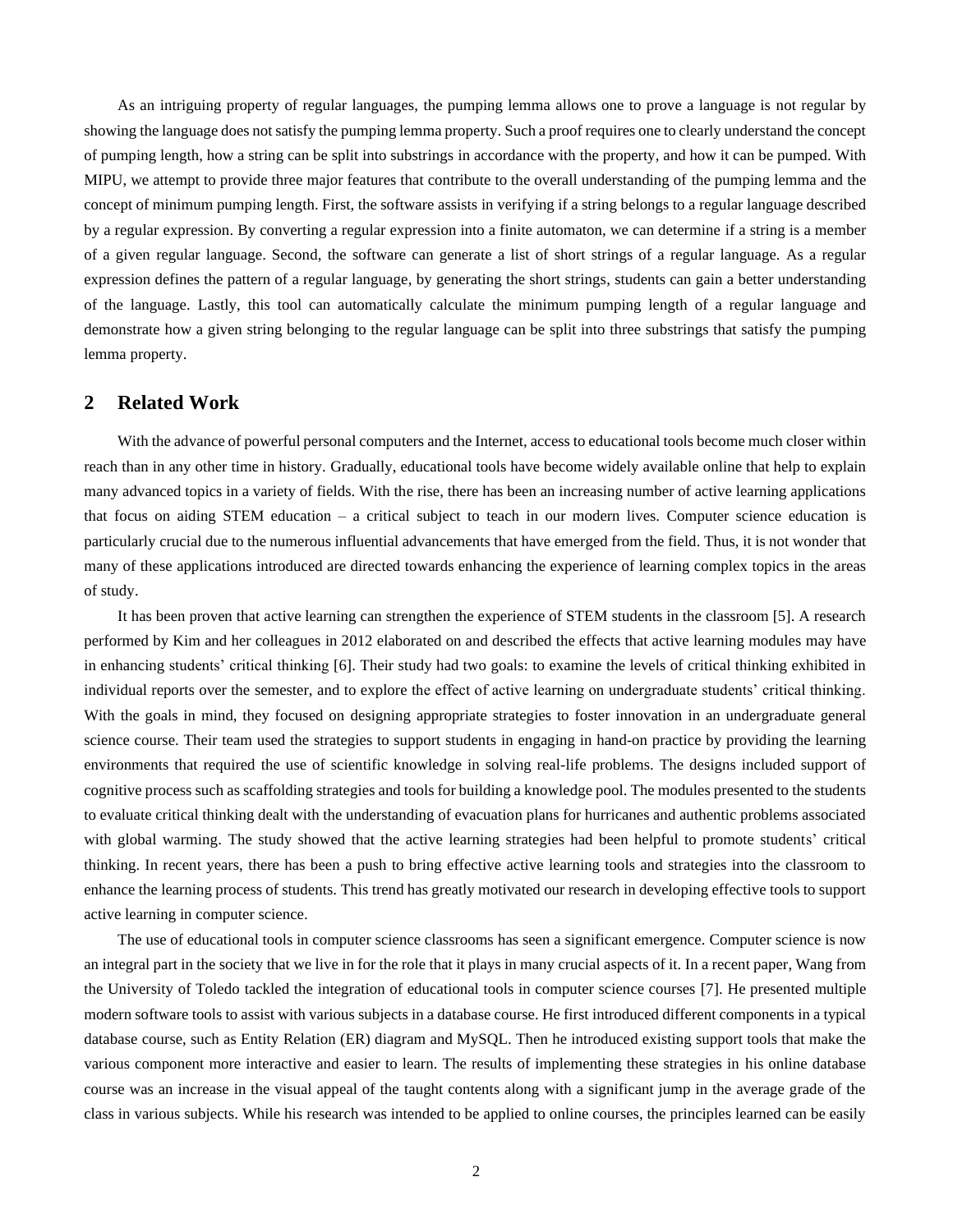transferred to an in-person setting. Wang's work is an example of the shift in computer science education that is attempting to make learning more interactive and enable topics to be learned from experience rather than through passive learning.

There are currently many existing tools for experimenting with topics related to formal languages and automata, such as deterministic finite automata (DFA), nondeterministic finite automata (NFA), conversion from NFA to DFA, pushdown automata (PDA) and multi-tape Turing machines. Among the existing tools, the Java Formal Languages and Automata Package (JFLAP) is by far one of the most popular educational tools. JFLAP is a collection of graphical tools that can be used as an aid in learning the basic concepts of formal languages and automata theory [8] [9]. The goal of the tool is to "enhance the formal languages course, changing it from a traditional mathematics course into a 'hands-on' computer science course" [10]. In JFLAP, the graphical interface allows one to build automata, run them with different input strings, and see a snapshot of the automaton at any stage of the computation along with the different configurations that lead to a final state. Despite that it is a powerful tool, JFLAP lacks in some major areas of formal languages and finite automata theory, e.g., the tool support for calculation of minimum pumping length and facilitating students to understand pumping lemma property. To the best of our knowledge, there are no existing educational tools that support those features. As such, our work is complementary to other research efforts, e.g., JFLAP, that use software tools to support hand-on computer science education.

# **3 Tool Support for Pumping Lemma**

Pumping lemma is a theorical idea that cannot be easily presented to students through a traditional visual medium or an intuitive explanation. Instead, it requires students to go through a sufficient number of cases to build a mental model of the concepts. Therefore, the design of an effective active learning tool for understanding pumping lemma is crucial for a successful education in theoretical computer science.

## **3.1 Pumping Lemma for Regular Languages**

Aiding students in understanding pumping lemma is the core goal of MIPU. Pumping lemma is a property that all regular languages have, which can be demonstrated using a finite automaton. For this reason, it is important to understand finite automata in to learn how pumping lemma works. A regular language is defined as a set of strings that can be accepted by some finite automaton. A finite automaton is commonly seen as a computational model with a limited number of states that contain transitions between states labeled by symbols from a finite alphabet. Some or none of the states in a finite automaton are accept states and one of the states is a start state. To compute an input string, an automaton reads each symbol in the string in order and transitions to states according to the transition function. Once all symbols in the string have been processed, if a current state of the automaton is an accept state, the string is accepted; otherwise, the string is rejected. Two types of finite automata are DFA and NFA, which are equivalent. The strength of finite automata emerges from its ability to represent real-world computation using a simple model. The act of switching on and off a light is one such example, but finite automata can be used to model more complicated situations, e.g., representing the states of characters in a game or performing pattern recognition on strings.

An intuitive way of distinguishing regular languages from nonregular languages is to determine if the modeling machine needs to have an unbounded memory to account for the unlimited number of possibilities. However, this intuitive approach does not always work. For example, in the following two languages *C* and *D*, both are seemingly non-regular, but surprisingly, one of them (language *D*) is in fact regular [11].

 $C = \{w \mid w$  has an equal number of 0s and 1s}

 $D = \{w \mid w$  has an equal number of occurrences of 01 and 10 as substrings }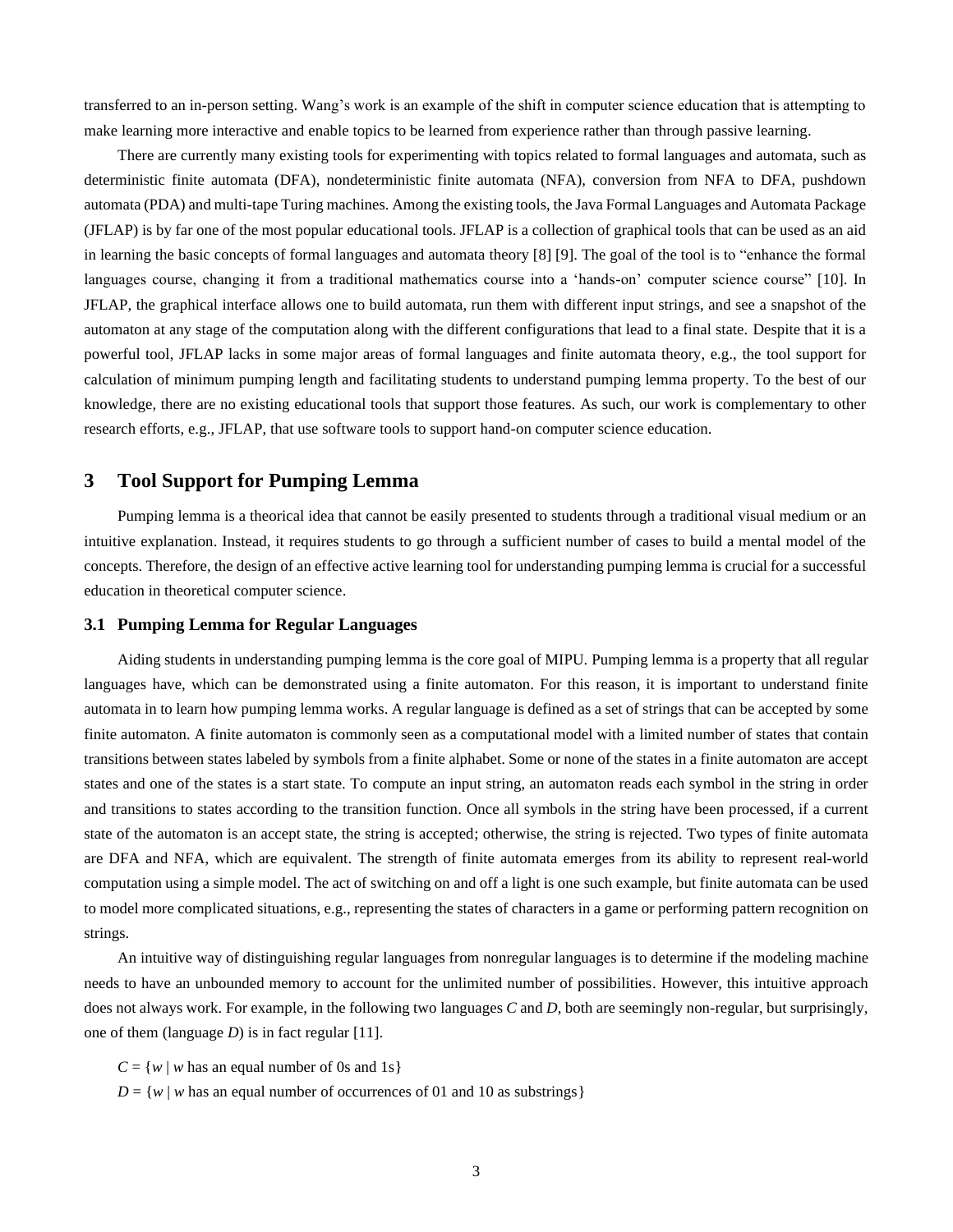We can formally prove language *D* is regular by designing a regular expression that describes the language. However, one may try to design a regular expression to describe language *C*, but still fail to find one. Can we conclude *C* is not regular because no one is able to design a regular expression to describe *C*? The answer is no, and thus, it is important to establish a formal approach to assisting in determining the non-regularity of a language.

The pumping lemma for regular languages is a technique for proving non-regularity. The pumping lemma states that all regular languages have a special property, i.e., the pumping lemma property. Therefore, if a language does not demonstrate the pumping lemma property, the language must be nonregular. The pumping lemma ensures that any string in a regular language with at least a certain length, i.e., the pumping length *p*, can be "pumped" and still belong to the language. Pumping a string, in the context of the property, refers to repeating or eliminating a section of a string and still maintaining its membership with the language.

The pumping lemma can be described as follows [11], if *A* is a regular language, then there is a positive number *p* (the pumping length) where if *s* is any string in *A* with a length of at least *p*, then *s* can be divided into three substrings,  $s = xyz$ , satisfying the following three conditions:

- 1) for each  $i \geq 0$ ,  $xy^i z$  belongs to *A*,
- 2)  $|y| > 0$ ,
- 3) and  $|xy| \leq p$ .

As demonstrated earlier, intuitively understanding the regularity and non-regularity of a language might not be sufficient. Pumping lemma has played an important role in helping understand regularity and proving a language is not regular by contradiction. However, a correct proof for nonregularity of a language requires accurate understanding of the pumping lemma for regular languages. The goal of MIPU is to aid in understanding the pumping lemma property, and based on the conditions required to satisfy the pumping lemma property, the tool provides three major functionalities: membership testing, generation of strings that belong to a regular language, and calculation of the minimum pumping length needed to demonstrate the existence of the property in a language if it is regular.

#### **3.2 A Framework of the Active Learning Tool**

To make MIPU easily customizable and flexible to optimize, it was built with an object-oriented design (OOD) in mind. This would enable specific components of the tool to be adjusted without affecting the overall functionality. The framework of MIPU consists of four major components that represent the major concepts in formal languages and automata. Fig. 1 showcases their corresponding classes and their interactions with each other.



Figure 1. A framework of MIPU with four major components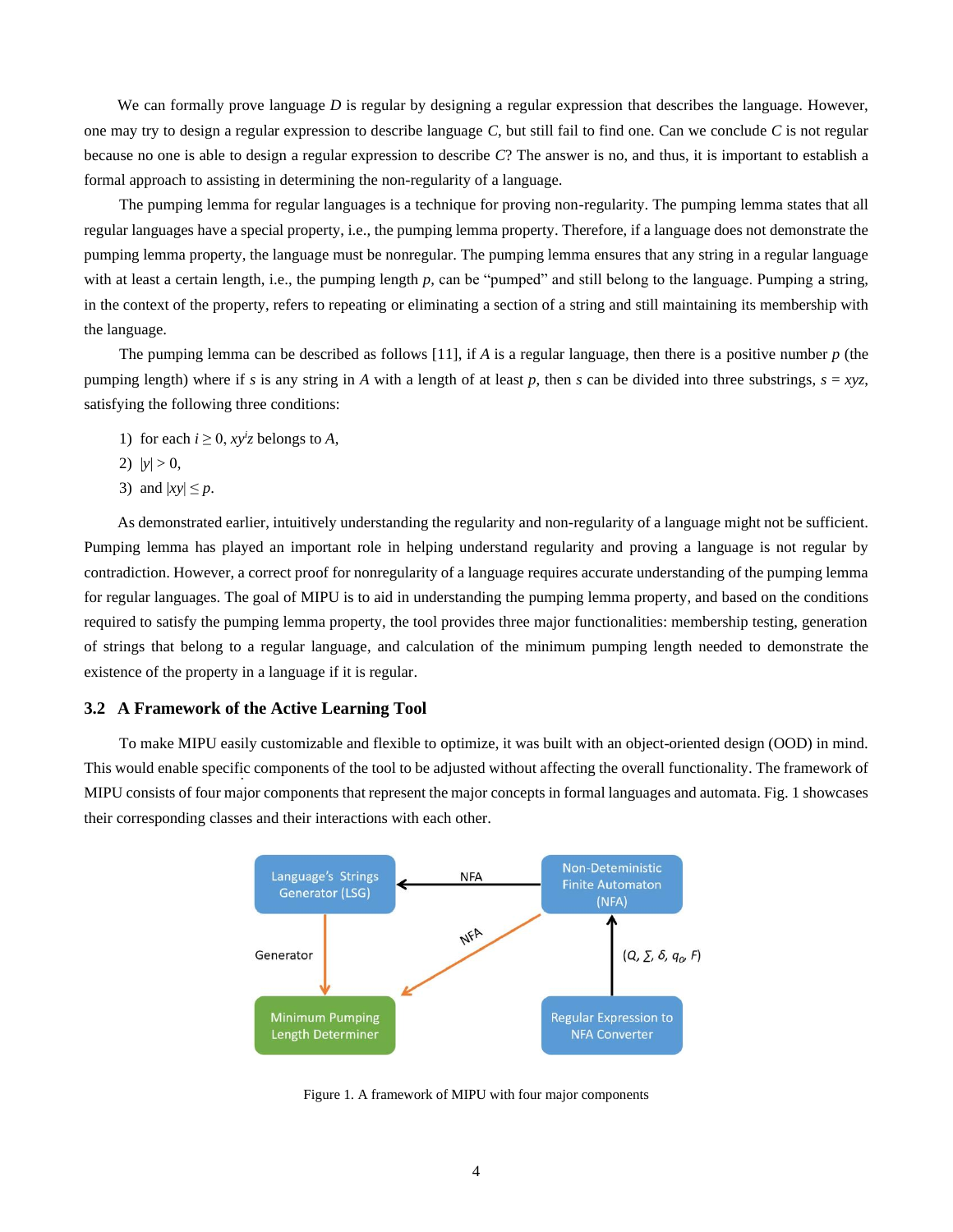As shown in Fig. 1, the four components of MIPU are a regular expression to NFA converter, an NFA simulator, a language's strings generator (LSG), and a minimum pumping length determiner. For membership testing, the regular expression to NFA converter is used to transform a given regular expression into an NFA instance that can be easily operated on. This NFA instance is bundled with a "compute" function that is used to determine if a given string is a member of the language. To generate short strings, the language's strings generator is used to generate a list of such strings that belong to the language described by the regular expression. Lastly, the determination of the minimum pumping length of a regular language uses all the components in MIPU as needed by the pumping lemma for regular language. These functionalities are further discussed in Section 4.

#### **3.2.1 Regular Expression to NFA Converter**

The regular expression to NFA converter takes a regular expression in the form of a string and decodes it into a tuple of five elements that comprise an NFA. These elements include: a finite set of states (*Q*), a finite set of the alphabet that forms the language ( $\Sigma$ ), the transition function between states ( $\delta$ ), a start state ( $q_0$ ), and finally, a set of accept states ( $F$ ). Algorithm 1 shows how to generate these elements of 5- tuple. The algorithm first checks if the regular expression represents a base case, which can be an empty set, an empty string, or a regular expression containing only one symbol. Then the regular expression is parsed into a list of segments that can be iterated through to form an NFA.

|          | Algorithm 1: Convert a regular expression into an NFA                                                                  |  |  |  |
|----------|------------------------------------------------------------------------------------------------------------------------|--|--|--|
|          | <b>Input:</b> regular expression regExp<br>Output: T as 5-tuple (states, alpha, transfun, startq, acceptq)             |  |  |  |
| 1:       | initialize <i>states</i> and <i>alpha</i> to empty sets                                                                |  |  |  |
| 2:<br>3: | initialize <i>transfun</i> to an empty map with state and symbol as key and traversable states as value                |  |  |  |
| 4:       | $currq = 0$<br>createNFA( <i>regExp</i> )                                                                              |  |  |  |
| 5:       | <b>if</b> regExp is an empty set                                                                                       |  |  |  |
| 6:       | <b>return</b> $T$ with $q_{\text{currq}}$ as start state and no accept state                                           |  |  |  |
| 7:       | else if $regExp$ is the empty string                                                                                   |  |  |  |
| 8:       | <b>return</b> $T$ with $q_{\text{currq}}$ as the start and accept state                                                |  |  |  |
| 9:       | else if $regExp$ is of length 1                                                                                        |  |  |  |
| 10:      | add transition between $q_{\text{(currq++)}}$ and $q_{\text{(currq++)}}$ with $regExp$ as the transition symbol        |  |  |  |
| 11:      | add $q_{\text{(currq - 1)}}$ and $q_{\text{(currq - 2)}}$ to the states set                                            |  |  |  |
| 12:      | add regExp to the alphabet set                                                                                         |  |  |  |
| 13:      | <b>return</b> T with $q_{\text{(currq - 2)}}$ and $q_{\text{(currq - 1)}}$ as the start and accept state, respectively |  |  |  |
| 14:      | $seg = parseSegment(regExp)$                                                                                           |  |  |  |
| 15:      | for each segment $s$ in $seg$ , where $s$ is not an operation                                                          |  |  |  |
| 16:      | $T_{seg} = \text{createNFA}(s)$                                                                                        |  |  |  |
| 17:      | <i>start_seg</i> [s] = start state of $T\_seg$                                                                         |  |  |  |
| 18:      | $accept\_seg[s] = accept state of T\_seg$                                                                              |  |  |  |
| 19:      | for each segment $s$ in $seg$ , where $s$ is $star$                                                                    |  |  |  |
| 20:      | update currq and add new states to states set                                                                          |  |  |  |
| 21:      | add transitions starting with start state of the previous                                                              |  |  |  |
|          | segment and ending with $q_{\text{(currq + 2)}}$                                                                       |  |  |  |
| 22:      | for each segment $s$ in $seg$ , where $s$ is <i>concatenation</i>                                                      |  |  |  |
| 23:      | update currq and start & accept states                                                                                 |  |  |  |
| 24:      | add epsilon transition between the previous segment<br>and the next segment                                            |  |  |  |
| 25:      | for each segment $s$ in $seg$ , where $s$ is <i>union</i>                                                              |  |  |  |
| 26:      | update currq and add new states to states set                                                                          |  |  |  |
| 27:      | add transitions to connect the previous segment and                                                                    |  |  |  |
|          | the next segment                                                                                                       |  |  |  |
| 28:      | <b>return</b> $T$ with start and accept state of $seg$                                                                 |  |  |  |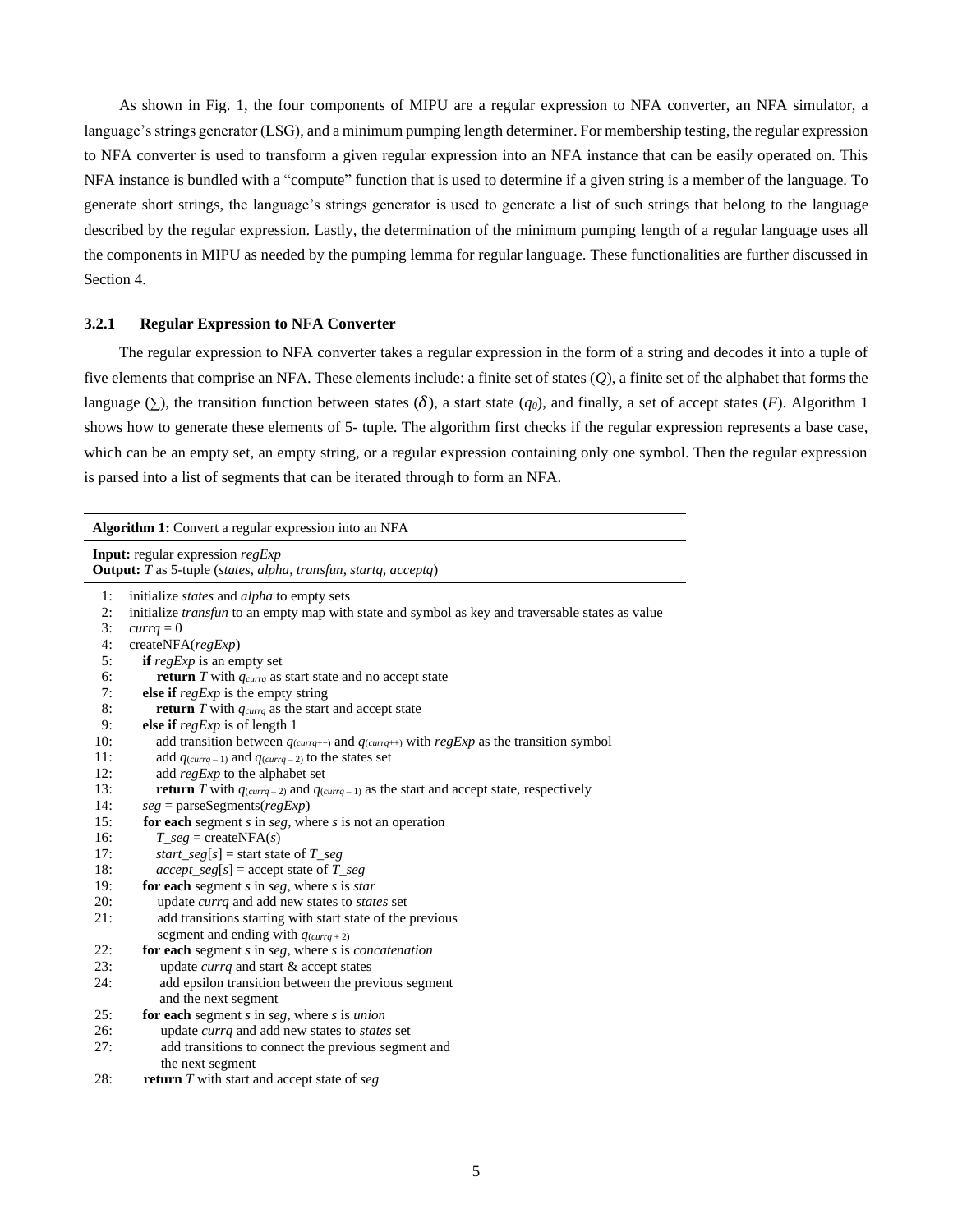For the symbol that represents the empty set, an NFA is returned with the current state (*currq*) as the start state and there is no accept state. For the empty string, an NFA is returned with *currq* as both the start and accept state. Lastly, for a regular expression that contains only one symbol other than a regular operation, two states are created (*currq*++ and *currq*++), which are connected by a transition labeled by the symbol. When the regular expression does not represent a base case, it is parsed into a list of segments. The procedure utilized to parse the expression into segments will later be discussed in Algorithm 2. The segments are iterated through in four different *for*-loops. The first *for*-loop traverses all the elements that are not an operation and perform recursive calls on Algorithm 1 for the individual segments until the base cases are reached. The following three *for*-loops are ordered according to the precedence of the regular operations, namely star, union, and concatenation. For each regular operation, the algorithm follows the standard regular expression to NFA conversion techniques [11]. New states and transitions are added as needed to the segment(s) that the operation is applied to; meanwhile, *currq* is also updated. The start and accept state of the segments involved synchs to reflect in the newly created NFA. It must be highlighted that for union and star operations, the NFA is adjusted to contain a single accept state. Fig. 2 showcases these changes. After all the segments are constructed, the 5-tuple representing an NFA is returned.



Figure 2. Conversion of regular expression to an NFA

To make the conversion procedure from a regular expression into an NFA more flexible and efficient, Algorithm 2 is used to section a regular expression into segments while building the entire NFA.

| <b>Algorithm 2:</b> Parse a regular expression into a segment list                    |  |  |
|---------------------------------------------------------------------------------------|--|--|
| <b>Input:</b> regular expression regExp<br><b>Output:</b> expression segment list seg |  |  |
| 1:<br>parseSegments( <i>regExp</i> )                                                  |  |  |
| 2:<br>initialize <i>count</i> to 0 and <i>temp</i> to an empty string                 |  |  |
| initialize <i>seg</i> to an empty list of strings<br>3:                               |  |  |
| 4:<br>for $i = 1$ to regExp.length                                                    |  |  |
| <b>if</b> regExp.charAt(i) == '('<br>5:                                               |  |  |
| 6:<br>$count++$                                                                       |  |  |
| if <i>count</i> $== 1$ <b>continue</b><br>7:                                          |  |  |
| 8:<br>else if $regExp.charAt(i) == '$                                                 |  |  |
| 9:<br>$count-$                                                                        |  |  |
| 10:<br>if count $== 0$                                                                |  |  |
| 11:<br>add <i>temp</i> to seg and reset <i>temp</i> to an empty string                |  |  |
| 12:<br><b>if</b> $i < \text{regExp.length-1}$                                         |  |  |
| 13:<br>add concatenation operation "." to seg if needed                               |  |  |
| continue<br>14:                                                                       |  |  |
| 15:<br>$temp \vcentcolon= regExp.charAt(i)$                                           |  |  |
| if <i>count</i> = $0$ // <i>temp</i> is an operation or one symbol<br>16:             |  |  |
| add <i>temp</i> to seg and reset <i>temp</i> to an empty string<br>17:                |  |  |
| 18:<br><b>if</b> $i < \text{regExp.length-1}$                                         |  |  |
| 19:<br>add concatenation operation "." to seg if needed                               |  |  |
| 20:<br>return seg                                                                     |  |  |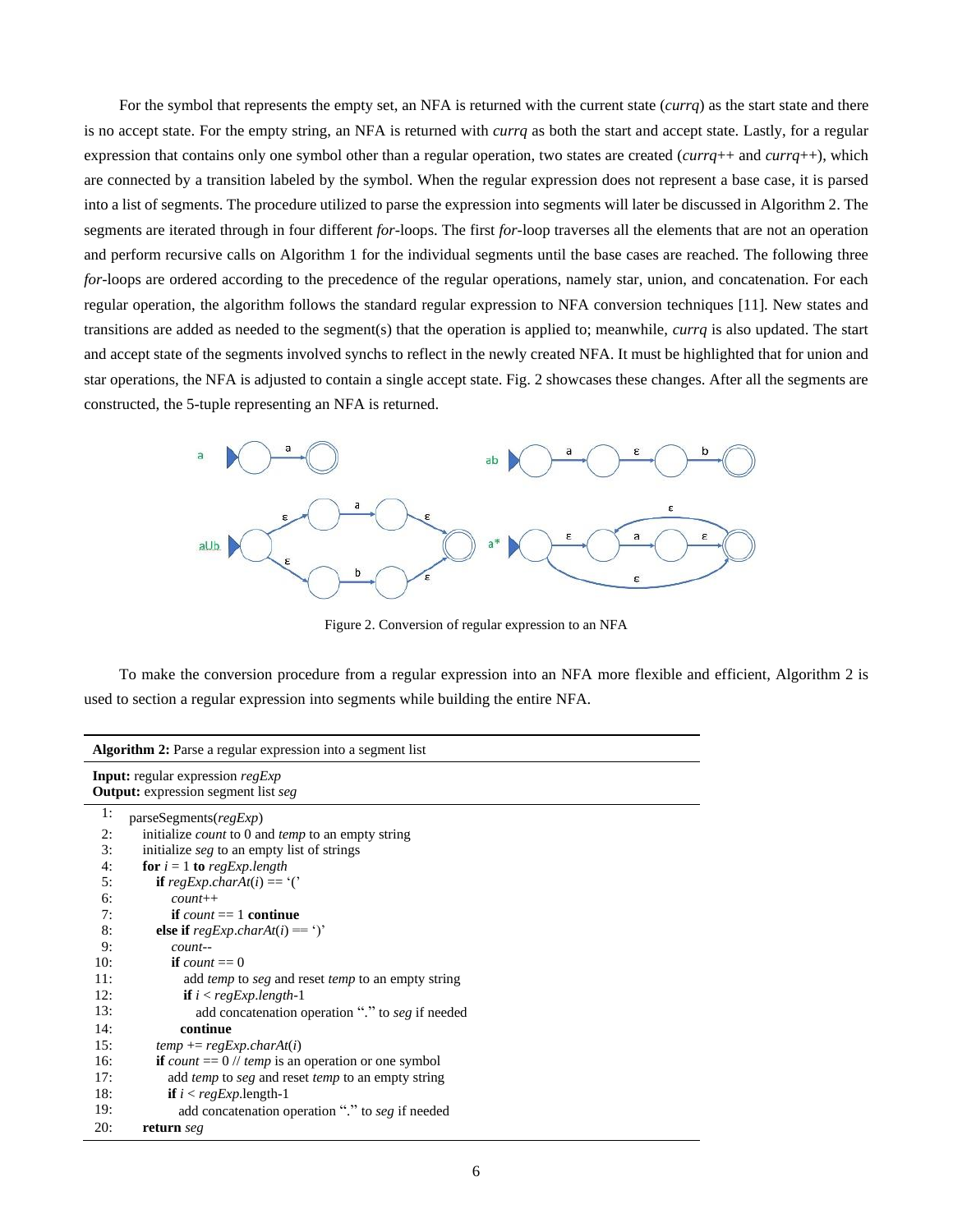Algorithm 2's role is to decipher a regular expression into a list of segments that Algorithm 1 can easily convert into an NFA. The algorithm traverses each symbol of the regular expression, while at the same time, it keeps track of the appearance of parenthesis (*count*), the segments of the expression (*seg*) and a temporary buffer for the current segment (*temp*). For each character iterated, the character is first processed to discern parentheses. This step is performed to determine if the upcoming elements of the expression are isolated from the rest of the elements. This is essential for operations like union that requires all the elements to the right and left of the operation to be passed as inputs. If the current character is an opening parenthesis, *count* is increased by one, and the procedure immediately moves on to the next symbol. On the other hand, if the character is a closing parenthesis, *count* is decreased by one, and the collected elements in *temp* is added into *seg* when *count* becomes zero. In addition to the elements added thus far, a concatenation operation is added as well if the next character is not a *star* or *union* operation. These components ensure that isolation is secured. If the character is not a parenthesis, it is added into *temp*. When *count* equals zero, *temp* must contain an operation or a single symbol, which is added into *seg*. In this case, a concatenation operation is added if needed. To better illustrate the functionality of Algorithm 2, a sample input and its corresponding output are provided as follows.

 $Input = "a(caUac)c*cac"$ *Output* = ["*a*", ".", "*ca*U*ac*", ".", "*c*", "\*", ".", "*c*", ".", "*a*", ".", "*c*"]

One aspect of Algorithm 1 and 2 that must be highlighted is that they require the omission of special characters as element in the NFA alphabet. The character used to represent union, concatenation, star, empty language, and epsilon cannot be elements in the alphabet. Due to this notion, the algorithms have default characters that they treat as these special symbols. Union is represented by uppercase letter "U"; concatenation is portrayed by the period "."; and the star operation is symbolized by the star character "\*". The empty language is equivalent to the backslash (\), and lastly, the empty string epsilon is depicted by lowercase letter "e". Future improvement to MIPU will allow customized settings to overwrite the default characters used.

#### **3.2.2 Nondeterministic Finite Automaton (NFA)**

The NFA class in the framework takes the 5-tuple generated by the regular expression to the NFA converter and offers methods for managing the NFA. One such method is to test membership of an input string. To compute the input string, the states of the NFA are traversed based on the symbols in the input string, and membership is determined if one of the possible paths leads to an accept state. This NFA model is passed to the language's strings generator and the minimum pumping length determiner for each to serve their respective roles.

The membership testing of an input string results from three individual algorithms that contribute to each other to decide if the current state ends is an accept state after a string is computed. Algorithm 3 shows this process that iterates through the character in an input string and transits to other states based on the character read. At the end of the iteration, this algorithm returns true or false depending on whether or not the current is found to be an accept state.

Algorithm 4 performs the transition method used in Algorithm 3. The algorithm searches for all possible states that the current list of states can traverse to. It will then remove those states and update the list to reflect the most recent version of the states that the current list of states has moved to. As the NFA may have multiples states that it can traverse to from the current state and an input symbol, the transit algorithm (Algorithm 4) is separated from Algorithm 3 for simplicity.

An intriguing property of the NFA is the use of a special transition called *epsilon* transition. An epsilon transition allows for the finite automaton to traverse without the need of an input symbol. The traversal of this type of transition is encapsulated in Algorithm 5. The algorithm iterates a changing list that updates within the method itself. The logic behind this approach is that if an epsilon transition is found, it is possible that the destination state may also contain another epsilon transition leading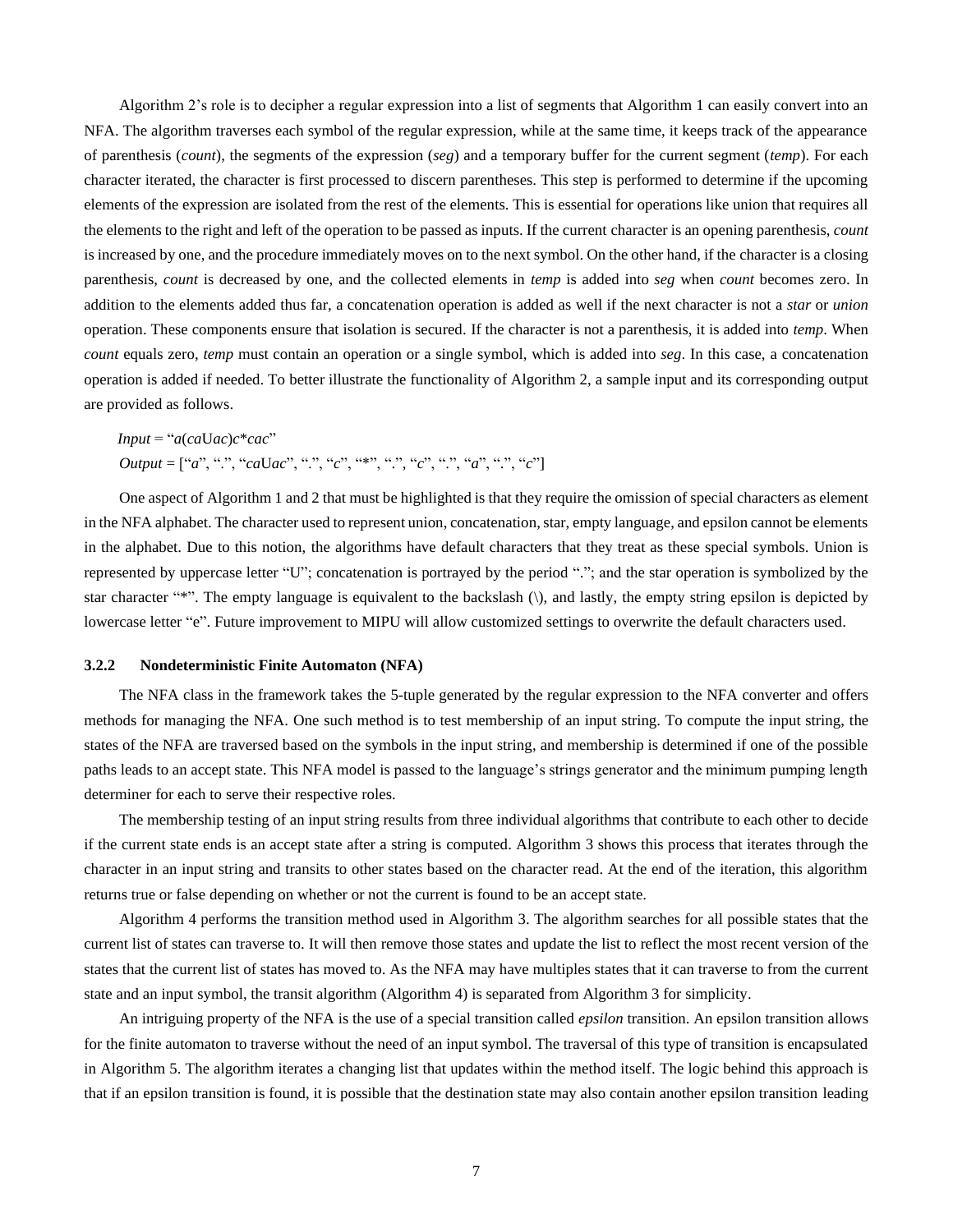another state. However, this method has a hidden issue: if a cycle of epsilon transitions exists, this would lead to an infinite loop. The solution to this is to check if a new traversed state already exists in the list before it is added into the current list.

| <b>Algorithm 3:</b> Compute a string                                          |  |  |  |
|-------------------------------------------------------------------------------|--|--|--|
| <b>Input:</b> <i>inputStr, transitions</i><br><b>Output:</b> membershipStatus |  |  |  |
| 1:<br>initialize <i>current</i> to an empty list                              |  |  |  |
| 2:<br>add start state to <i>current</i>                                       |  |  |  |
| 3:<br>updateEpsilonTransitions(current, transitions) // Algorithm 5           |  |  |  |
| for each symbol $c$ in <i>inputStr</i><br>4:                                  |  |  |  |
| 5:<br>transitState(c, current, transitions) // Algorithm 4                    |  |  |  |
| updateEpsilonTransitions( <i>current, transitions</i> ) // Algorithm 5<br>6:  |  |  |  |
| if <i>current</i> state is an accept state<br>8:                              |  |  |  |
| 9:<br>return true                                                             |  |  |  |
| 10:<br>else                                                                   |  |  |  |
| 11:<br>return false                                                           |  |  |  |
|                                                                               |  |  |  |
| <b>Algorithm 4: Transit between NFA states</b>                                |  |  |  |
| Input: symbol, current, transitions<br><b>Output:</b> current                 |  |  |  |
| 1:<br>transitState(symbol, current)                                           |  |  |  |
| <b>if</b> <i>symbol</i> is epsilon<br>2:                                      |  |  |  |
| 3:<br>return current                                                          |  |  |  |
| 5:<br>$size =$ the size of the <i>current</i> list                            |  |  |  |
| for $i = 1$ to size<br>6:                                                     |  |  |  |
|                                                                               |  |  |  |

| 1:  | transitState(symbol, current)                                                       |
|-----|-------------------------------------------------------------------------------------|
| 2:  | <b>if</b> <i>symbol</i> is epsilon                                                  |
| 3:  | return current                                                                      |
| 5:  | $size =$ the size of the <i>current</i> list                                        |
| 6:  | for $i = 1$ to size                                                                 |
| 7:  | <b>if</b> there is a <i>transition</i> for current state <i>i</i> and <i>symbol</i> |
| 8:  | <b>for each</b> traversable state s from <i>current</i> state <i>i</i>              |
| 9:  | <b>if</b> state s is not a member of <i>current</i>                                 |
| 10: | add state s to <i>current</i>                                                       |
| 11: | remove state <i>i</i> from <i>current</i>                                           |
| 12: | return <i>current</i>                                                               |
|     |                                                                                     |

#### **Algorithm 5:** Update epsilon transitions

| <b>Input:</b> <i>current, transitions</i><br><b>Output:</b> current |                                                                                    |  |  |
|---------------------------------------------------------------------|------------------------------------------------------------------------------------|--|--|
| 1:                                                                  | updateEpsilonTransitions( <i>current, transitions</i> )                            |  |  |
| 2:                                                                  | for each state $i$ in <i>current <math>\#</math> current</i> changes in the loop   |  |  |
| 3:                                                                  | <b>if</b> there is an epsilon <i>transition</i> from <i>current</i> state <i>i</i> |  |  |
| 4:                                                                  | for each traversable state s from <i>current</i> state i                           |  |  |
| 5:                                                                  | <b>if</b> <i>state s</i> is not a member of <i>current</i>                         |  |  |
| 6:                                                                  | add state s to <i>current</i>                                                      |  |  |
| 7:                                                                  | return <i>current</i>                                                              |  |  |

The algorithms presented form the bases for the membership testing functionality of MIPU. After traversing the NFA graph and tracking all possible paths, one can determine the membership of a string by observing if one of the paths leads to an accept state. The ability to detect the membership of a string is essential for the next two components of the MIPU framework, namely the language's strings generator and minimum pumping length determiner.

## **3.2.3 Language's Strings Generator (LSG)**

The language's strings generator uses a given NFA instance to generate an adjustable number of permutations from the alphabet. These permutations must be strings that can be accepted by the finite automaton. Every so often, the generator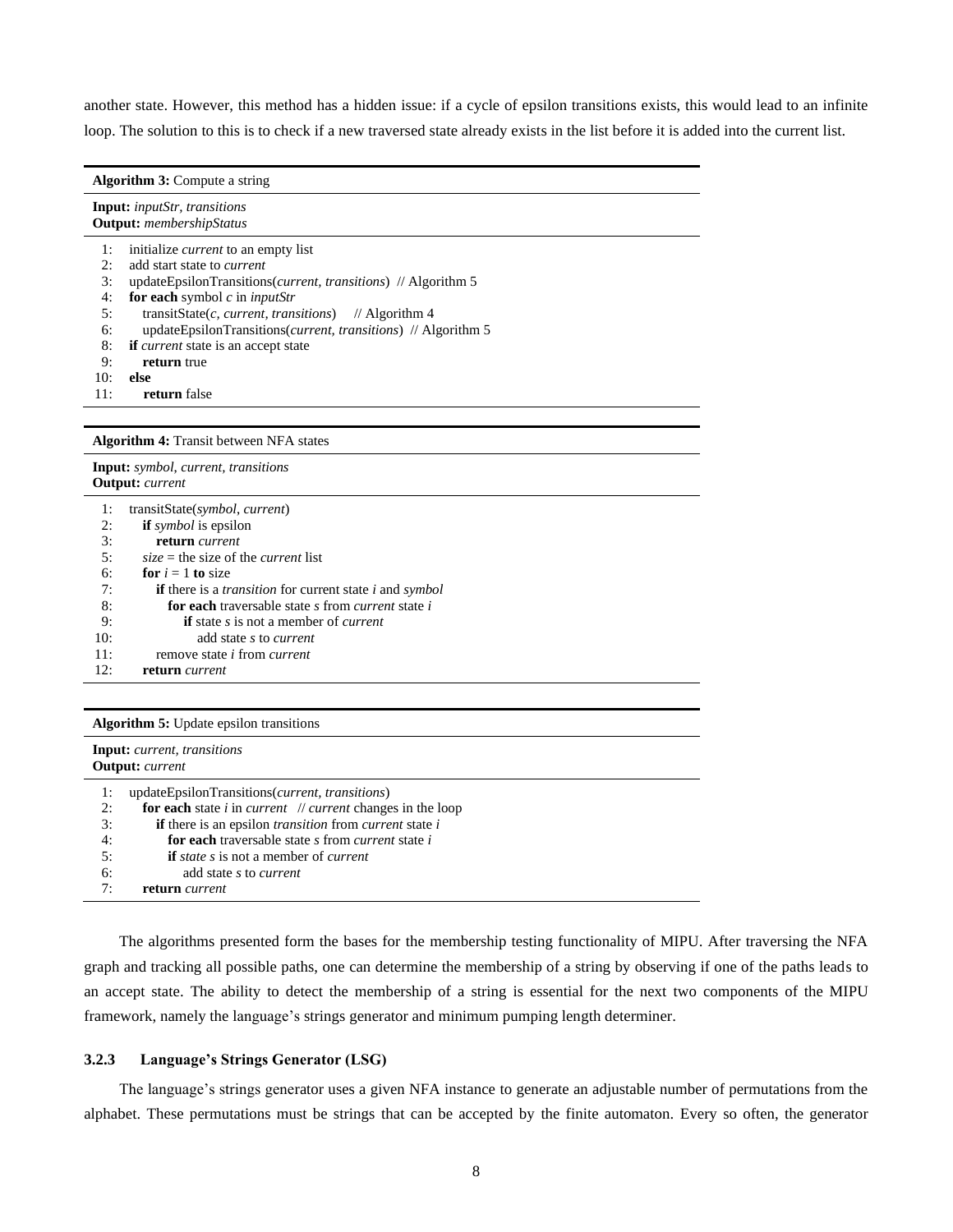generates a new batch of strings and stores them in a buffer for future usage. To improve the performance of the permutation process for strings, branches of a permutation tree are tracked. If a path will not likely lead to a final state along the way, that branch is removed. The fate of a future branch can be determined by observing the current states that the NFA is tracking for the current segment of the string that has been generated thus far.

#### **3.2.4 Minimum Pumping Length Determiner**

Finally, as one of the primary functionalities of MIPU, the minimum pumping length determiner can calculate the minimum pumping length of a regular language according to the definition of pumping lemma. The tool also retrieves one of the shortest strings in the language that meet the conditions and partitions it into three segments *x*, *y*, and *z* described in pumping lemma. The method takes an NFA instance and the strings generated by the LSG as inputs and tests the conditions to derive how the pumping lemma property is satisfied. Since the strings are ordered by their string lengths, we will be able to check strings starting from the shortest one and determine the minimum pumping length that meets the pumping lemma requirements.

## **4 Pumping Lemma for Regular Language**

The pumping lemma presents a set of conditions that must be satisfied in order to demonstrate the pumping lemma property. These conditions include testing the membership of a "pumped" string, where the original string belongs to a regular language and is of a size greater than or equal to the minimum pumping length. To help with the correct understanding of the pumping lemma concept, MIPU offers three main tools that are essential to determine the existence of the property in regular language, which are membership testing, string generation, and automated minimum pumping length determination, as illustrated in Fig. 3. Membership testing function determines if an input string is a member of a given regular language, which can be used to verify if a string still maintains its membership with the language after being pumped. String generation is the retrieval of an ordered list of strings that belong to the language. This functionality is critical for validating that a significant number of strings in the language adheres to the conditions set by the pumping lemma. Lastly, as the name suggests, the minimum pumping length determiner automatically calculates the minimum pumping length of a regular language described by a regular expression. It also, along with the minimum pumping length, provides the short strings that meet the conditions of the pumping lemma and the ways how the strings can be partitioned into three appropriate substrings *x*, *y* and *z*. These are core concepts that encompass the tools needed to determine the non-regularity of certain language using pumping lemma.



Figure 3. Main menu of MIPU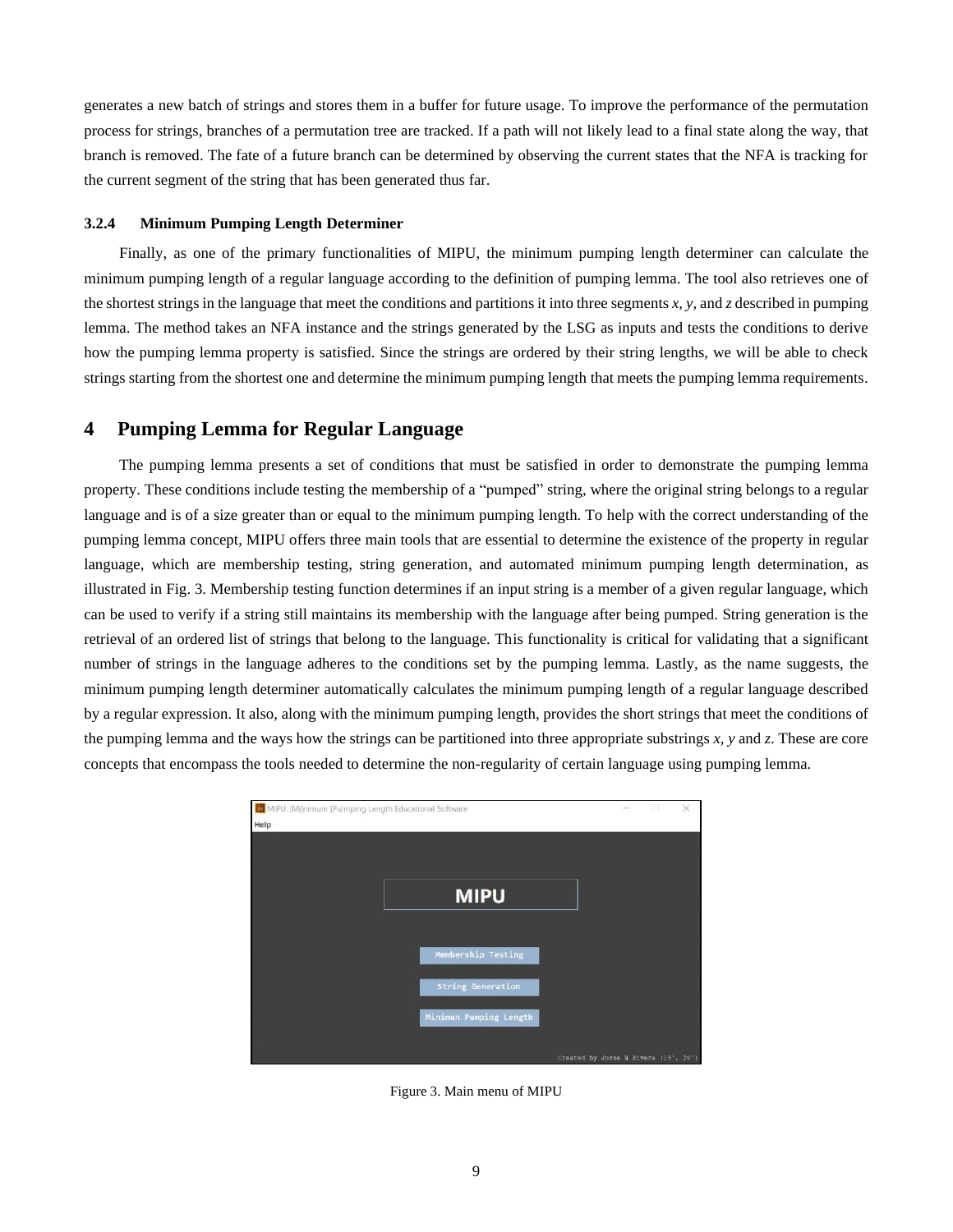## **4.1 Membership Testing for Regular Languages**

The membership testing module is composed of the regular expression to NFA converter and the NFA class described in Sections 3.2.1 and 3.2.2, respectively. The core of the functionality is found in the "compute" method of the NFA class. The method traverses a graph created during the conversion of the regular expression to an NFA and observes if there is a path leading to an accept state.

As shown in Fig. 4, MIPU allows one to enter a regular expression and an input string. Then it takes the regular expression and generates an NFA for it. While computing membership, the input string is passed as a parameter to the NFA's "compute" function, which returns either "True" or "False", indicating whether the sting belongs to the language or not.

| AL MIPU: Regular Expression & "Mi"nimun "Pu"mping Length |            |                                 | X. |
|----------------------------------------------------------|------------|---------------------------------|----|
| Back                                                     | Reg Exp:   | $(100)*$                        |    |
|                                                          | Input Str: | 110                             |    |
|                                                          |            | Does it belong to the language? |    |
|                                                          |            | <b>True</b>                     |    |
|                                                          |            |                                 |    |

Figure 4. Membership testing window after a string is tested

Fig. 5 presents another example for membership testing, where the regular expression is  $(1\cup 0)^*101(1\cup 0)^*$  and the input string is 1011. As the result shows, the input string is determined to be a member of the language. The substring 101 of the given string reflects the segment 101 of the regular expression, while the symbol "1" at the end of the input string is the one generated by the rightmost segment  $(1\cup 0)^*$ . Due to the tool's ability to track multiple paths of the NFA as it computes a string, the only path that leads to an accept state for 1011 can be identified to accept the string.



Figure 5. Another example for membership testing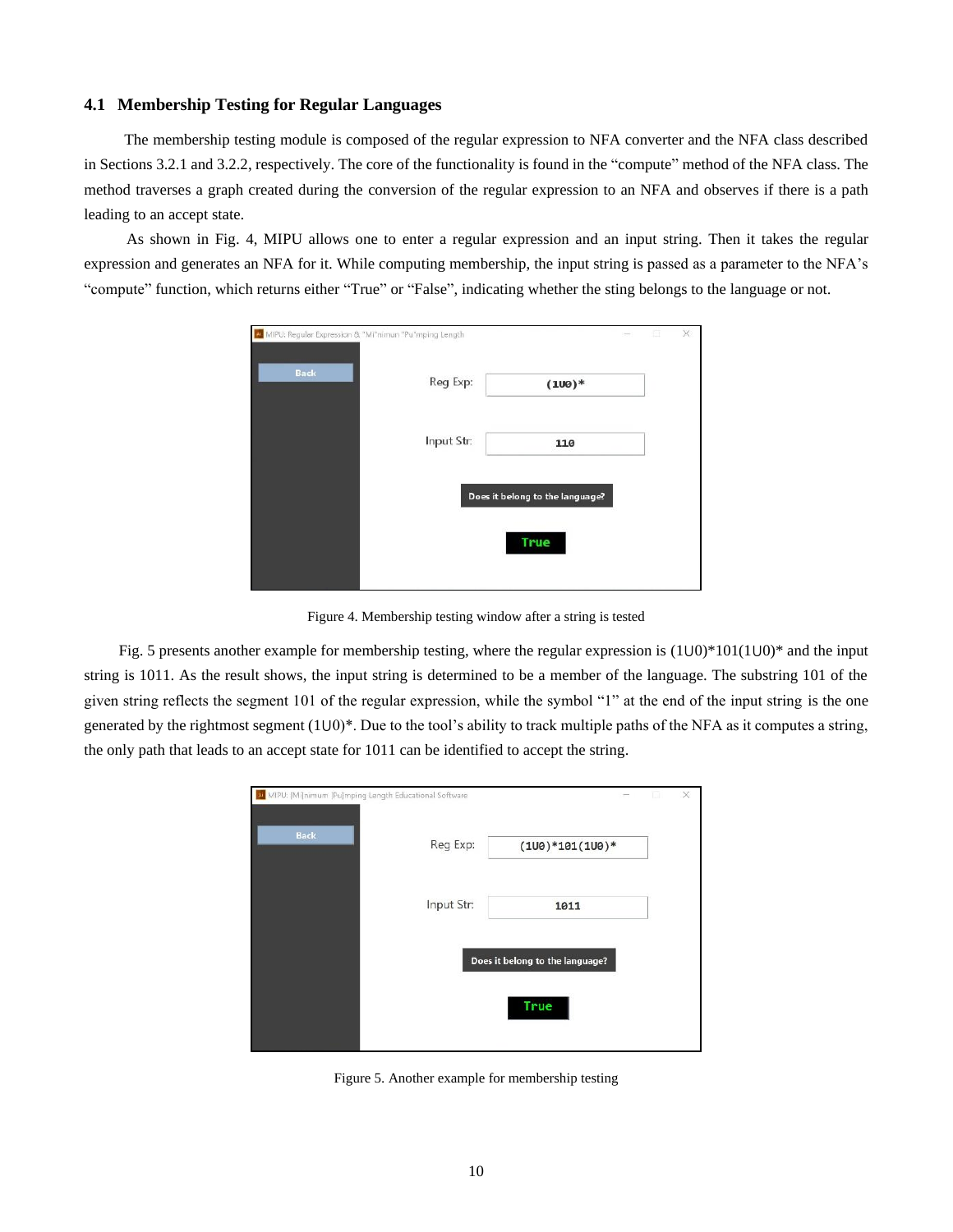## **4.2 String Generation**

String generation for a given a regular expression is the second tool offered by MIPU. It is responsible for producing strings that are members of the regular language. The resulting strings are ordered by the length of the strings from the shortest to the longest. The generator can dynamically generate more strings as requested. This functionality uses the following components: regular expression to NFA converter, the NFA class, and the LSG. The LSG module uses the NFA produced from the regular expression and generates the strings from permutations of its alphabet that are members of the language. Various optimizations are used to eliminate branches of a permutation that will not lead to a valid string.

The string generation tool allows a user to enter a regular expression in the provided text field. After the regular expression is converted into an NFA, an LSG instance is created to generate strings that are recognized by the NFA. The LSG module dynamically calls a "generate" function that produces new strings as requested. Fig. 6 shows some resulting strings after the "Get Strings" button is pressed. The generated strings belonging to the language are listed in a lexicographic order, which is the same as the dictionary ordering except that shorter strings precede longer ones.

| MIPU: [Mi]nimum [Pu]mping Length Educational Software |                                                                                | $\frac{1}{2} \left( \frac{1}{2} \right) \left( \frac{1}{2} \right) \left( \frac{1}{2} \right) \left( \frac{1}{2} \right) \left( \frac{1}{2} \right) \left( \frac{1}{2} \right) \left( \frac{1}{2} \right) \left( \frac{1}{2} \right) \left( \frac{1}{2} \right) \left( \frac{1}{2} \right) \left( \frac{1}{2} \right) \left( \frac{1}{2} \right) \left( \frac{1}{2} \right) \left( \frac{1}{2} \right) \left( \frac{1}{2} \right) \left( \frac{1}{2} \right) \left( \frac$ | 圓 | $\times$ |
|-------------------------------------------------------|--------------------------------------------------------------------------------|----------------------------------------------------------------------------------------------------------------------------------------------------------------------------------------------------------------------------------------------------------------------------------------------------------------------------------------------------------------------------------------------------------------------------------------------------------------------------|---|----------|
| <b>Back</b>                                           | 11 11<br>"0"<br>"1"<br>"00"<br>"01"<br>"10"<br>"11"<br>"000"<br>"001"<br>"010" |                                                                                                                                                                                                                                                                                                                                                                                                                                                                            |   |          |
|                                                       | $(100)*$<br><b>Get strings</b>                                                 |                                                                                                                                                                                                                                                                                                                                                                                                                                                                            |   |          |

Figure 6. An example of generating short strings

Fig. 7 shows another example for string generation. Note that the shortest string "00" is generated first by ignoring the segments containing a star operation. Then the following strings are generated by considering the segments containing a star operation, e.g., the last "1\*" segment.

| MIPU: [Mi]nimum [Pu]mping Length Educational Software |                                                                                             | $\overline{\phantom{a}}$ | Ð | $\times$ |
|-------------------------------------------------------|---------------------------------------------------------------------------------------------|--------------------------|---|----------|
| <b>Back</b>                                           | "00"<br>"001"<br>"010"<br>"100"<br>"0011"<br>"0101"<br>"0110"<br>"1001"<br>"1010"<br>"1100" |                          |   |          |
|                                                       | $1*01*01*$<br><b>Get strings</b>                                                            |                          |   |          |

Figure 7. Another example for string generation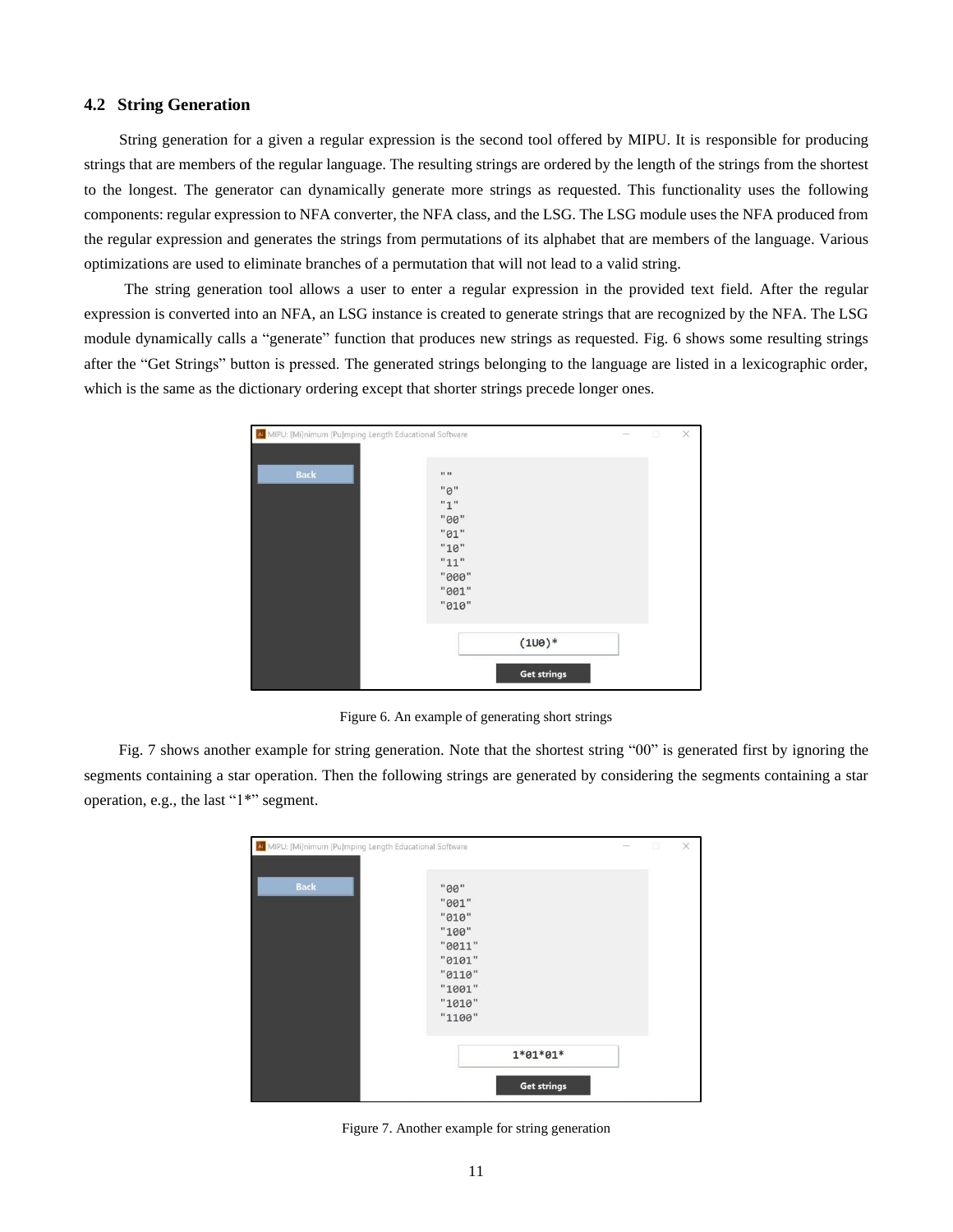## **4.3 Determination of Minimum Pumping Length**

The last function implemented in MIPU is to automatically calculate the minimum pumping length of a regular language. All modules of the MIPU framework, including conversion of a regular expression into an NFA and testing the various pumping lemma conditions, are used to achieve this function. As shown in Fig. 8, the minimum pumping length determination tool requires only a regular expression as its input. Once a regular expression is put in, an instance of the minimum pumping lemma determiner is created, which tests a significant number of strings belonging to the language and then decides the minimum pumping length. The figure shows that when the regular expression "10\*1" is typed in and the "Get Min Pump" button is pressed, the tool displays the minimum pumping length of the regular language along with a string example "101" that helps explain a way of portioning of the string that satisfies the pumping lemma conditions.



Figure 8. Minimum pumping length determination

Fig. 9 shows the minimum pumping length of the regular language 1\*01\*01. In this scenario, the minimum pumping length is 3 and one of the minimum strings that meets the conditions of the pumping lemma property is 001. A possible partition of the string is also displayed. It should be noted that although 001 is selected, other minimum strings also exist, e.g., 100 and 010. One aspect of the results produced that should also be highlighted is the minimum string 001 given in Fig. 9 in comparison to the shortest string 00 shown in Fig. 7. In both scenarios, the regular expressions are the same, but the shortest string generated in Fig. 7 cannot be pumped, thus it is not listed as a minimum string.

|                                                                                                               |  | $\times$ |
|---------------------------------------------------------------------------------------------------------------|--|----------|
| <b>Back</b><br>Reg Exp: "1*01*01*"<br>Minimun pumping length: 3<br>Minimun string: "001"<br>X: 00, Y: 1, Z: e |  |          |
| $1*01*01*$<br><b>Get Min Pump</b>                                                                             |  |          |

Figure 9. Another example of minimum pumping length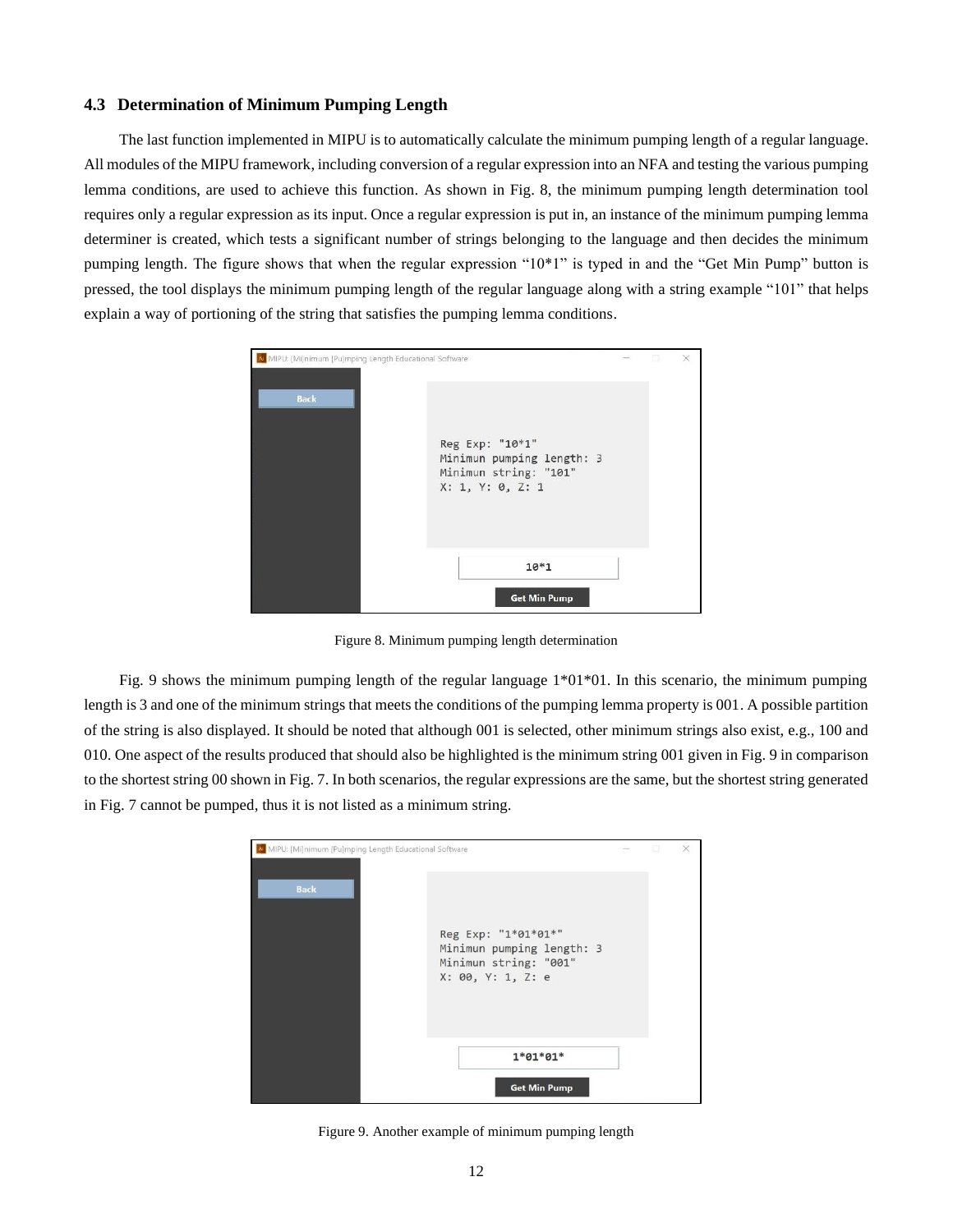One last example of minimum pumping length, illustrated in Fig. 10, is the regular expression *aab*U*a*\**b*\*. The result is interesting because normally with a union operation where the left segment of the union operation represents a finite language and the right segment represents an infinite language, the minimum pumping length would be larger than the length of the finite segment since the string represented by the finite segment usually cannot be pumped. However, in this particular example, because the left segment can be generated by the right segment, the minimum pumping length of the regular expression equals to the minimum pumping length of the right segment, which is 1.

For more examples, the MIPU as well as the source code can be downloaded from the GitHub repository at https://github.com/JosueCom/MIPU.



Figure 10. One more example of minimum pumping length

## **5 Conclusions and Future Work**

Finite automata and regular languages have brought humanity to a new age of innovation. They have led to advancements in artificial intelligence, the design of modern computers, and the representation of complex systems by a machine with limited memory. Through the MIPU project as well as the forthcoming improvements to enhance active learning, students will become more familiar with the formal concept of pumping lemma and overcome the complex challenge of understanding the concepts of regularity and nonregularity of languages. MIPU creates an environment that enables students to be actors for developing higher order thinking, and has the potential to be an effective tool in aiding students to better understand complex concepts.

For future work, we will improve MIPU to support visualization of the process of creating an NFA from a regular expression. We will also provide a pumping operation function that can retrieve a string that has been pumped for a given number of times. Additionally, the tool will allow a user to configure settings including redefining the restricted characters used to represent special symbols in a regular expression. The performance of generating strings may also be improved by designing a new generator that traverses the NFA graph when forming new strings instead of creating a permutation tree. Finally, we will redesign the GUI for string generation to allow dynamic generation of new strings when requested by users.

## **6 References**

- [1] S. Yu. "Regular Languages," In Grzegorz Rozenberg; Arto Salomaa (eds.), *Handbook of Formal Languages*, Vol. 1, Word, Language, Grammar. Springer, 1997, p. 41.
- [2] W. S. McCulloch and W. Pitts, "A Logical Calculus of the Ideas Immanent in Nervous Activity," *Bulletin of Mathematical Biophysics*, Vol. 5, 1943, pp. 115-133.